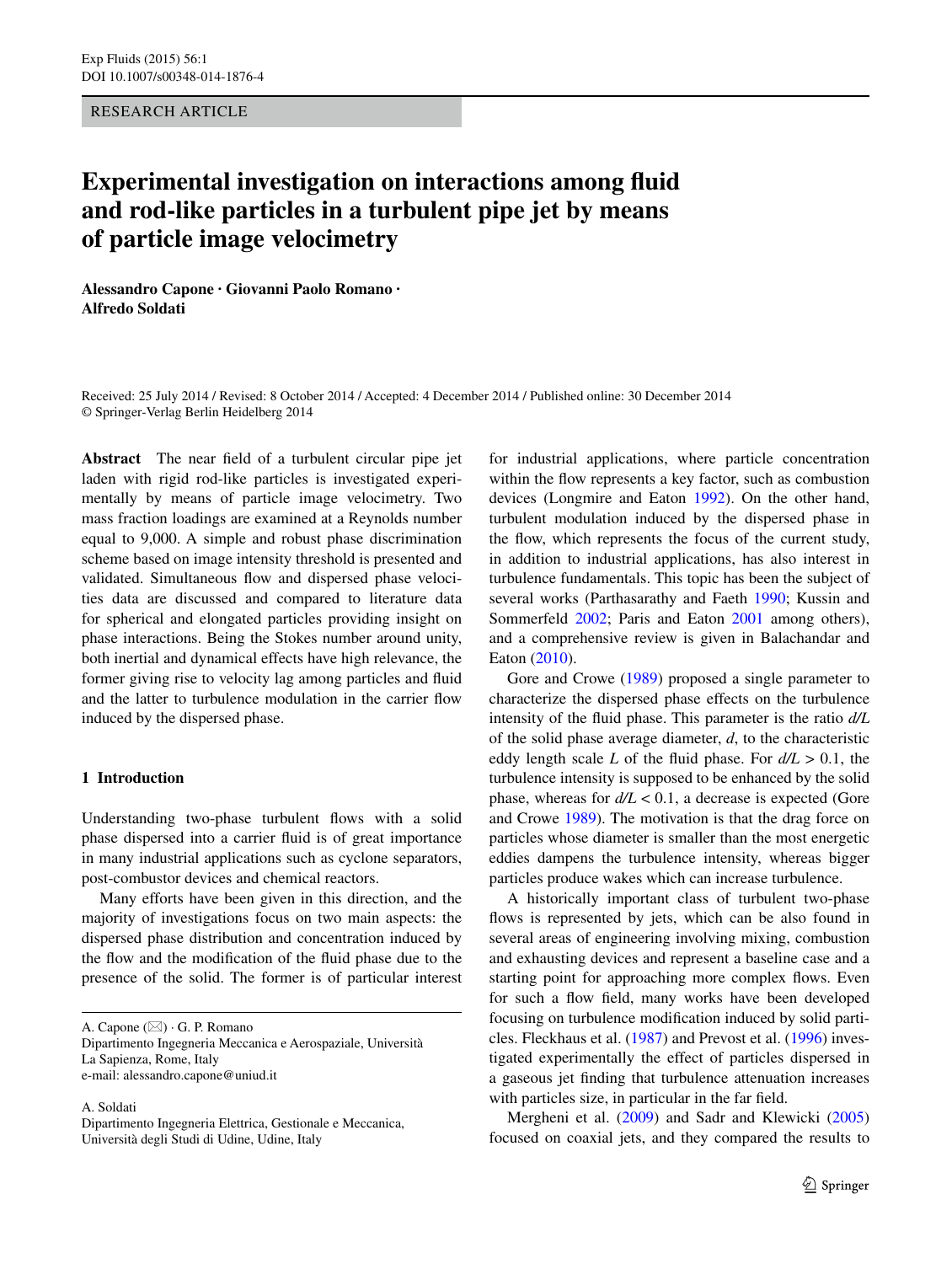those predicted by the Gore and Crowe ([1989\)](#page-14-4) *d/L* criterion and found that in agreement with them for  $d/L = 0.2$ , an increase in dissipation and a slight enhancement of turbulence intensity is attained. Water jets laden with glass beads were investigated by Parthasarathy and Chan ([2001\)](#page-14-9) who found that in the far field  $(x/D = 60)$  particles do not affect mean velocities and normal stresses.

As a matter of fact, all these investigations used spherical particles as dispersed phase. On the other hand, in many applications, the dispersed phase cannot be deemed as spherical (pulp production, paper manufacturing, cloud formation). Rod-like particles, characterized by high (>5) geometrical aspect ratio, provide a much better approximation of the actual dispersed phase (i.e., wood fibers or ice crystals). The dynamics of rod-like fibers in shear flows have been theoretically predicted by Jeffery ([1922\)](#page-14-10). Such particles tend to align mostly with the mean flow although they undergo a periodic revolving motion tracing the so-called Jeffery orbits. However, it is still not clear whether in turbulent flows and specifically in turbulent jets, fibers really follow Jeffery orbits or display other motion and alignments. These features make the study of turbulence modulation effects in fiber-laden flows as compared to spherical particles particularly significant. Indeed, although some experimental and numerical works already focus on fiber suspensions in turbulent flows (Krochak et al. [2008;](#page-14-11) Parsa et al. [2011;](#page-14-12) Marchioli et al. [2010](#page-14-13) among others), still there are few experimental studies on the effects of rod-like, fiber particles in jet flows (see Lin et al. [2012](#page-14-14) for a numerical work on this subject). Therefore, this work aims to improve the actual knowledge on the physical phenomena involved in this specific flow and compare turbulence modulation effects by elongated particles to spherical ones. At the same time, it provides new experimental data which are necessary to tune numerical modeling.

A fiber-laden fully developed turbulent pipe jet flow is investigated by means of particle image velocimetry (PIV). The jet flow is seeded with rod-like, high aspect ratio fibers in order to investigate the modification of the fluid phase induced by the dispersed phase in the near-field region of the jet  $(x/D < 5$ , where *D* is the pipe outlet diameter). The interaction between fluid and fibers is also investigated by simultaneous analysis of particles and fluid velocity data.

In order to attain an effective separation among phases, a non-trivial image pre-processing phase is required. In the framework of optical imaging of multiphase flows, phase separation hereafter refers to the process of identification and separation of different objects within the same image. In particular, the investigation of fiber suspensions flows and in general of multiphase flows where the dispersed phase is characterized by high aspect ratios can rely upon feature detection algorithms, provided that a sufficiently high resolution is achieved (Parsa et al. [2011;](#page-14-12) Dearing et al. [2013\)](#page-13-1). This approach is nonetheless time-consuming and poses significant difficulties when optical access is an issue. To this aim, in this work, we propose a robust algorithm which can be applied in general to all the cases where the dispersed fibers appear as almost spherical in acquired images. The phase discrimination method here proposed is an extension of that developed by Kiger and Pan ([2000\)](#page-14-15), in order to make it suitable to the present experimental conditions characterized by a narrow dimensional gap between fiber and tracer images.

In Sect. [3](#page-2-0), the proposed phase discrimination technique is described in detail and validated by means of artificially generated images. In Sect. [4](#page-6-0), results on the fluid phase velocity field are presented and discussed along with dispersed phase velocity data.

#### <span id="page-1-1"></span>**2 Experimental setup**

The water jet apparatus shown in Fig. [1](#page-1-0) consists of a long, horizontal, circular-section steel pipe, absolute roughness  $\varepsilon = 0.015$  mm, with diameter  $D = 2.2$  cm. The pipe is about 100*D* long, to establish fully developed turbulent flow conditions and extends nearly 7 cm inside the observation tank. The latter is approximately 40*D* high and wide, 80*D* long and is made of glass for full optical access. This work focuses on the near-field region of the jet where the cross-sectional area of the jet flow, estimated as three times the jet half width *R*1/2, is below 2*D* and then small compared to the observation tank size (Cater and Soria [2002](#page-13-2)). The flow is driven by a constant head tank supplied by a pump. The direction of gravity is given by the *y*-axis.

A high-speed PIV system is set up by means of a 8-bit BW, Photron APX CMOS camera with  $1,024 \times 1,024$  pixels resolution at 500 Hz frame rate. The camera objective



<span id="page-1-0"></span>**Fig. 1** Experimental setup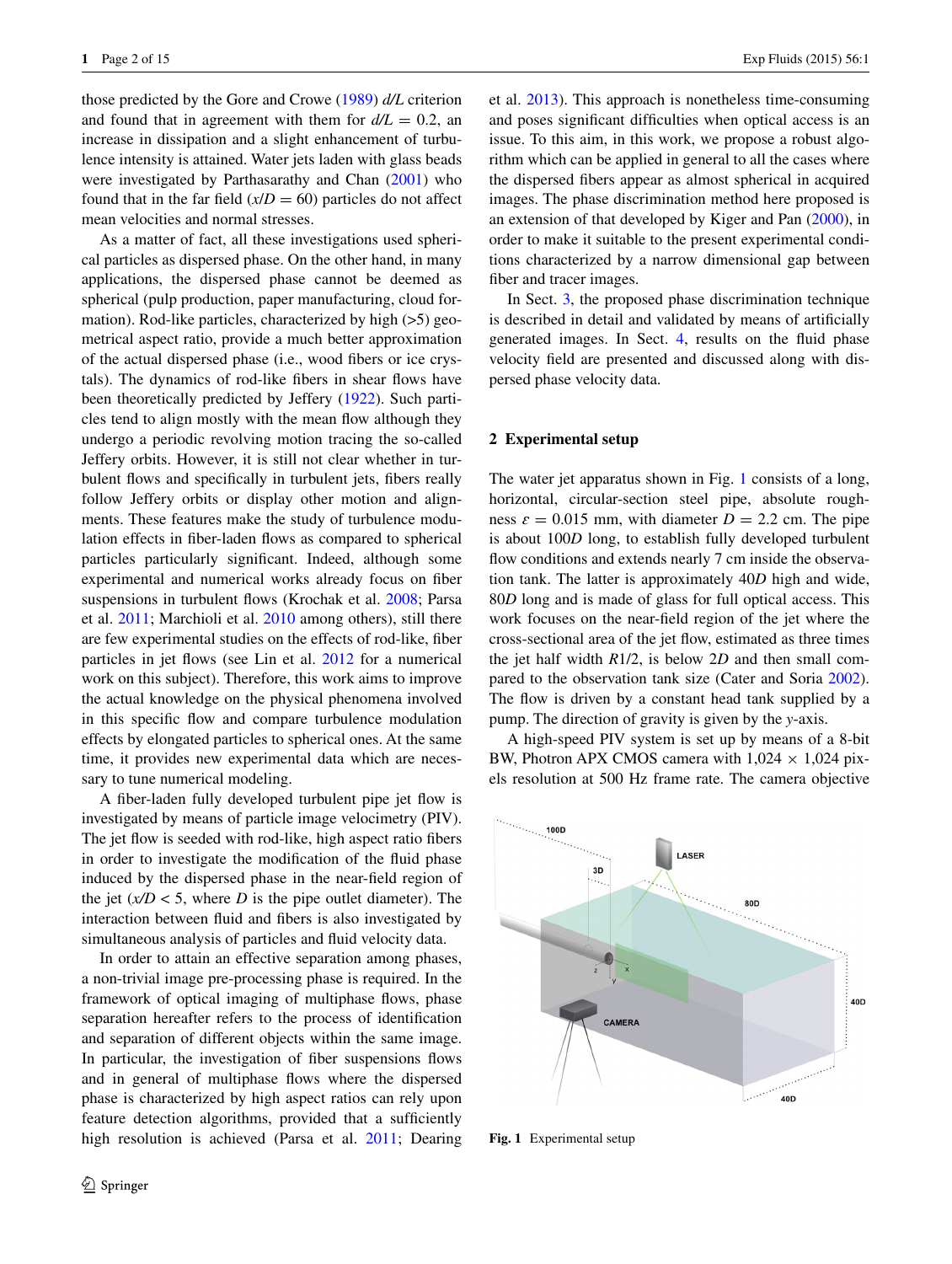

<span id="page-2-1"></span>**Fig. 2** Fibers microscopic image: diameter and length of a sample fiber are given (labeled in figure as D6 and D5, respectively) **Fig. 3** Sample area of a fiber-laden flow image  $C = C_2$  where both

used for all the acquisitions is a Nikon F 50-mm focal length with maximum aperture of 1.2. Lighting is provided by a continuous Spectra Physics Ar-ion laser, 488–514 nm in wavelength, with a maximum power equal to 7 W. Fluid is seeded with neutrally buoyant 10-µm-diameter hollow glass spheres (Dantec HGS-10), whereas the dispersed phase is given by nylon fibers (polyamide 6.6, density 1.13–1.15  $g/cm<sup>3</sup>$ , produced by Swissflock AG) with a mean length of approximately  $l = 320 \mu m$  and mean diameter 24 µm. Preliminary high-resolution acquisitions confirm that fibers do not show any bending or curling, so that they may be considered as rigid. A sample microscopic image of fibers is shown in Fig. [2](#page-2-1) where measured diameter and length are highlighted. Acquisitions were carried out in a plane aligned with the pipe axis and covered an area of approximately 5.5*D*, resulting in a spatial resolution of 0.12 mm/pixel corresponding to 0.006*D*.

The laser sheet thickness was set approximately to 1 mm. A commercial PIV software, DaVis by LaVision Gmbh, has been employed for instantaneous fluid and dispersed phase velocity field computation. The software features an advanced image deformation multipass PIV crosscorrelation algorithm with window offset, adaptive window deformation and Gaussian sub-pixel approximation thoroughly described in Stanislas et al. [\(2008](#page-14-16)) and a hybrid PIV/PTV algorithm for fiber tracking. The latter is based on an initial standard PIV evaluation to determine a preliminary velocity field that is used to get a robust estimator of the local velocity field. The pairing of the particles between frames is obtained from PIV displacement field by interpolation of a vector centered on the predicted particle position as described in Scarano and Riethmuller ([2000\)](#page-14-17). For PIV computations, minimum window size and overlap were,



seeding particles and fibers are visible

<span id="page-2-2"></span>respectively,  $32 \times 32$  and  $75\%$ , leading to a vector spacing of eight pixels corresponding to approximately 0.045*D*. Particle tracking velocimetry (PTV) data were interpolated on a square grid of 16 pixels.

In the experiments, the jet Reynolds number based on the jet bulk velocity *U*0 was 9,000, whereas Reynolds number effects have been already investigated elsewhere (Capone et al. [2013\)](#page-13-3). The experimental campaign consisted in an acquisition on the single-phase jet and two on fiber-laden jet featuring two mass fractions, namely  $C_1 = 0.002$  % and  $C_2 = 0.006$  % (volume fraction, respectively, 0.0017 and 0.0052 %). These values were obtained by injecting a given weighted mass of fibers into the fluid volume. Laden fluid is stirred in a pre-mixing tank in order to obtain a homogeneous fiber distribution in the flow. The accuracy of concentration values is in the order of 1 %. For the present experimental conditions,  $nl^3 \ll 1$  holds, where *n* is the number density of fibers, so that fiber suspension can be considered as dilute.

Figure [3](#page-2-2) shows a sample of a fiber-laden image for the highest concentration case. Four sets of 4,000 images were collected in each test in order to avoid data correlation issues arising in high-speed PIV systems (Falchi and Romano [2009\)](#page-13-4) and to achieve reliable statistics.

# <span id="page-2-0"></span>**3 Phase discrimination**

# <span id="page-2-3"></span>3.1 Algorithm description

Simultaneous velocity computation of dispersed and carrier phase in turbulent flows requires a phase discrimination step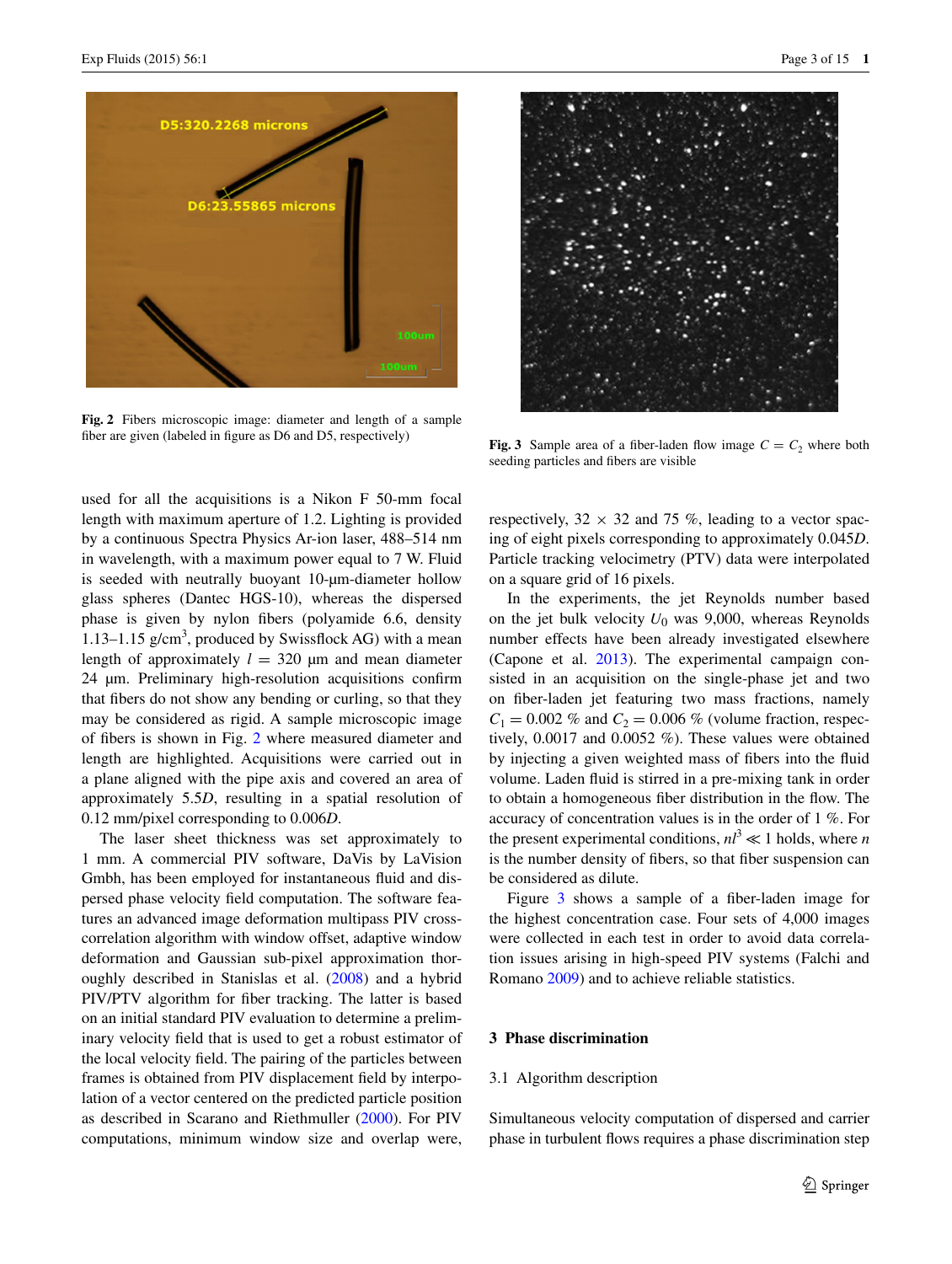to enable the separate application of PIV and PTV on the resulting tracer and dispersed phase images, respectively.

Phase discrimination methods may be divided in two broad categories depending on the stage when the actual discrimination is carried out (see Cheng et al. [2010](#page-13-5); Khalitov and Longmire [2002](#page-14-18) for a comprehensive review of both methodologies), i.e., during image acquisition (the socalled optical methods) or after image acquisition (image post-processing).

The latter has the advantage of a rather simplified experimental setup, generally requiring a single acquisition camera. As a drawback, since both phases are acquired on the same image, cross-talk error arises due to the simultaneous imaging of both phases. An example of a sophisticated, single camerabased phase discrimination scheme is thoroughly described in Bröder and Sommerfeld [\(2007\)](#page-13-6) where a bubbly flow is investigated by means of a combination of shadow imaging, PIV and PTV. Bubbles size and orientation are identified based on a spline fitting and upon application of a median filter and a gradient-enhancing filter for edge detection.

In this work, a simple methodology for phase discrimination is proposed based on the work by Kiger and Pan [\(2000](#page-14-15)). A validation by means of artificial images is provided in order to assess errors in computing velocity fields. In Kiger and Pan ([2000\)](#page-14-15), a median filter is used to smooth out small particle images in raw pictures. Seeding-only images are obtained by subtracting the median filtered images from the original two-phase ones. The filter convolves a square two-dimensional filter stencil,  $Nf \times Nf$  pixels, over the whole image. The filter width *f* is taken as the window size, i.e., equal to *Nf*. For each window position, the filter sorts the gray level values into ascending order and then selects the median value to replace the local intensity value. A thorough discussion of the optimal size *f* of the square median filter is also provided. If tracer and dispersed particles image size were indicated, respectively, as *dt* and *dp*, the optimal value was found to be  $f/dt = 2$  for  $dp/dt < 3$  and  $f/dt = 1.3$  for  $dp/dt \ge 3$ . In the current work, due to the relatively large region imaged on the camera, the spatial resolution is not sufficient to separate fibers from fluid tracers based on their image shape. The former appear as nearly circular spots only slightly larger than tracer particle images, with  $d_n/d_t \approx 2$ , as shown in Fig. [3](#page-2-2). Furthermore, fiber orientation even if not identified still affects the actual image size within the pictures. This in turn alters fibers image size distribution to the extent that the average fiber image area ranges from 3 to 10 times the average seeding tracer area. Therefore, the proposed algorithm may be successfully employed in experimental conditions where featuring a similar distribution of the dispersed phase size. The modified procedure described is required because a straightforward application of the median filter, as reported by Kiger and Pan ([2000\)](#page-14-15), only attenuates the tracer images

without completely removing them, so that they remain still visible in the background.

Indeed, due to the narrow size gap between fiber and tracer, even the use of a broader filter, while eliminating more effectively the tracer images, simultaneously affects undesirably the fiber image quality, smearing out their borders, worsening their contrast against the background and finally making their detection more difficult.

Therefore, in order to solve this discrimination problem, a further step is applied after median filtering, i.e., a threshold on pixel intensity to identify whether a pixel belongs to a fiber or not. To avoid using arbitrary values for such intensity threshold, the choice is based on the analysis of the statistical distribution of pixel intensity within images.

Probability density functions (PDFs) of pixel intensity were computed from a set of 200 uncorrelated images. Such PDFs are fairly independent on sample number, converging within  $\pm 10$  % of the final value yet after 100 samples. Figure [4](#page-4-0) shows the PDF obtained for single-phase and fiber-laden case at the highest concentration  $C_2$  before and after median filter step. The probability  $P(i)$  that a given pixel features an intensity value higher than a given value *i* is thus given by the integral of the PDF curve from *i* until the upper range, i.e., 255.

The results show that in comparison with the unladen case, the resulting PDF is considerably altered when fibers are present, since larger particles feature higher intensity levels and, due to their size, are less affected by the median filter. To characterize the mutual relation of the PDF curves, for each intensity value *i,* the probability *Pf* (*i*) of a pixel having an intensity value higher than *i* has been calculated at first in the fiber-laden case. Then, the same has been carried out for the single-phase case  $Ps(i)$  and the resulting ratio  $Pf(i)/Ps(i)$  is given in Fig. [5](#page-4-1). It may be noticed that the ratio of probabilities features an initial stage of constant slope growth followed by a plateau stage. This observation leads to the choice of the threshold value  $T_{\text{int}}$  approximately in the middle of this gradual growth region, resulting in a value in the interval 60–100, i.e., just before the plateau. The analysis of the variation of the PIV/PTV results as a function of the threshold  $T_{\text{int}}$  is the object of Sect. [3.2](#page-3-0). The results there obtained will provide a rationale for the threshold setup in a general case. Once the value  $T_{\text{int}}$  is set, image pixels whose intensity exceeds the threshold  $T_{\text{int}}$  are labeled as pixels belonging to a fiber image. This criterion is applied to the whole image, thus obtaining a fiber-only image which can be subtracted from the original one to retrieve seeding-only pictures. The entire process is schematically summarized in Fig. [6.](#page-4-2)

#### <span id="page-3-0"></span>3.2 Threshold setting

Post-processing discrimination methods in PIV/PTV systems introduce a source of error in PIV calculations of carrier phase due to the empty areas left in the seeding image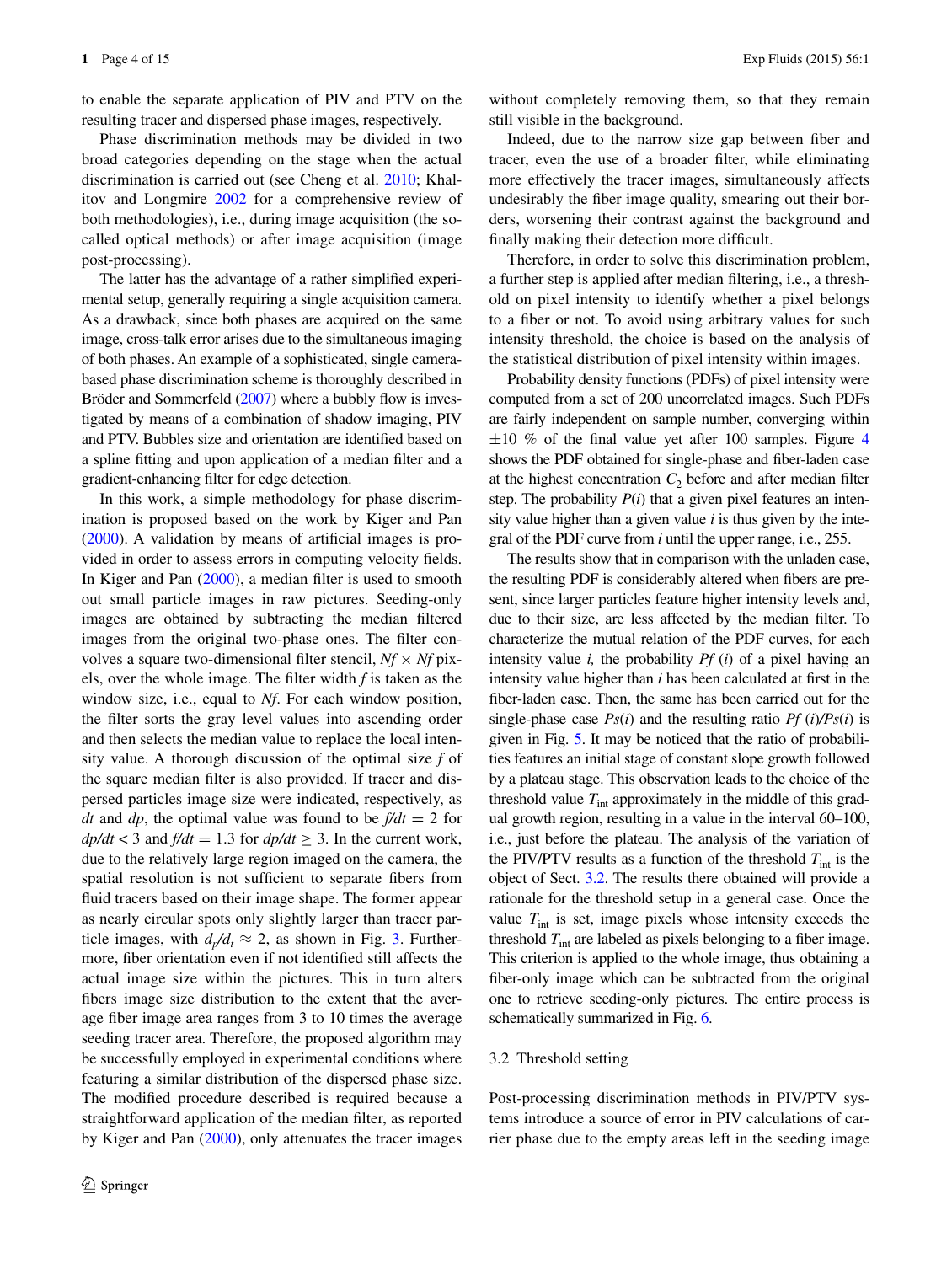

<span id="page-4-0"></span>**Fig. 4** PDF of light intensity at each pixel for single-phase data, compared to fiber-laden case before (at the *top*) and after (at the *bottom*) median filter



<span id="page-4-1"></span>**Fig. 5** Probability ratio of a pixel featuring an intensity level brighter than a certain value. Artificial data are discussed in Sect. [3.1](#page-2-3)



<span id="page-4-2"></span>**Fig. 6** Schematic of the phase discrimination algorithm

after fiber image removal (Khalitov and Longmire [2002](#page-14-18); Kiger and Pan [2000](#page-14-15)) and in PTV results for erroneous identification of dispersed particles (particles missed or false positives).

In this section, a validation procedure to assess the magnitude of these uncertainties and their sensitivity toward  $T_{\text{int}}$ variations is outlined, in order to devise a general strategy for its optimal determination in similar experimental conditions. To this aim, in addition to single phase and to fluid and fiber, a further acquisition with fibers and no fluid tracers was performed. The results obtained are compared to PDF findings of previous section. The procedure follows that detailed in Khalitov and Longmire ([2002\)](#page-14-18) and Kiger and Pan ([2000\)](#page-14-15):

- 1. Seeding-only image pairs are processed, by using the commercial PIV software reported in Sect. [2,](#page-1-1) while fiber-only images are also processed to derive the fiber locations by means of a simple object detection strategy (Haralick and Shapiro [1992\)](#page-14-19).
- 2. Artificial multiphase (seeding and fibers) images are generated by combining the fiber-only pictures with the seeding-only images of step 1.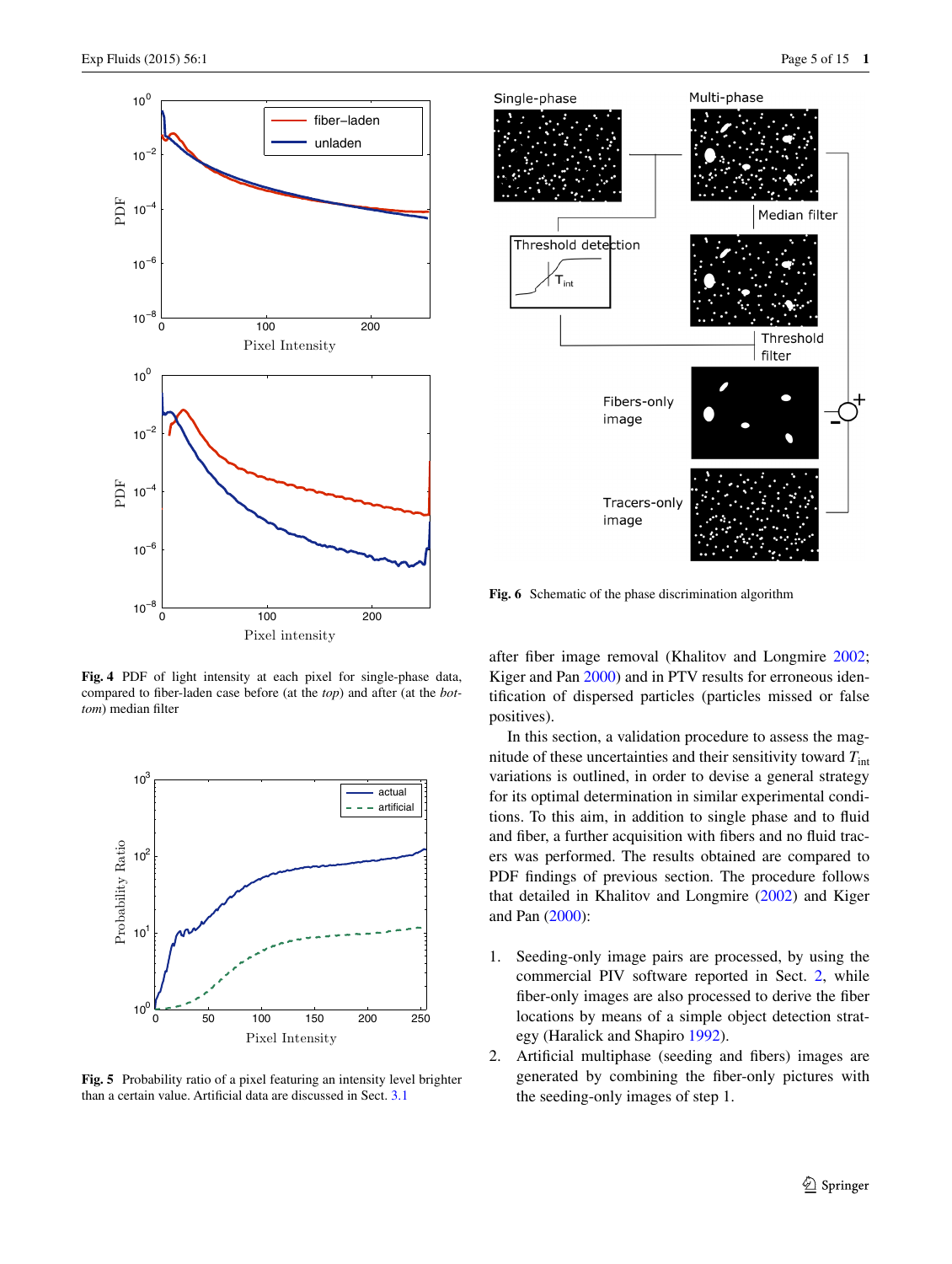- 3. The phase discrimination algorithm detailed in previous section is applied to the resulting artificial images.
- 4. The tracer and fiber images obtained after phase discrimination are processed separately and simultaneously to derive fluid velocity and fibers position and velocity.
- 5. Velocity fields obtained in step 4 are compared to those calculated in step 1, in order to assess the error induced in the phase discrimination stage. Similarly, the locations of the identified fibers in step 4 are compared to those known from step 1. This procedure is repeated for several values of  $T_{\text{int}}$ , and results are compared.

Errors in fluid velocity calculation (Kiger and Pan [2000\)](#page-14-15) take the following form

$$
u_{\text{err}} = \frac{1}{NM} \sum_{i=1}^{N} \sum_{j=1}^{M} \left| u_{\text{com}(i,j)} - u_{\text{ori}(i,j)} \right|
$$

$$
v_{\text{err}} = \frac{1}{NM} \sum_{i=1}^{N} \sum_{j=1}^{M} |v_{\text{com}(i,j)} - v_{\text{ori}(i,j)}|
$$

where *NM* is equal to the number of velocity vectors of the carrier flow for each image,  $u_{\text{ori}}$ ,  $v_{\text{ori}}$ ,  $u_{\text{com}}$ ,  $v_{\text{com}}$  are, respectively, the components of velocity along *x* and *y* obtained from the original single-phase acquisitions and the same components computed after the discrimination step. In order not to bias the results including velocity vectors lying in the fluid region outside the jet, in our analysis, we leave out the vectors lying in positions where the mean velocity is lower than  $0.005U_0$ . According to this, roughly 2,200 vectors were used for each one of the processed images leading to an overall vectors number of 352,000 for the carrier phase.

In Figs. [7](#page-5-0) and [8,](#page-5-1)  $u_{\text{err}}$  and  $v_{\text{err}}$  are plotted versus  $T_{\text{int}}$ . The results obtained using the original images are plotted together with those obtained from modified images where brightness and contrast were enhanced or decreased. This is done in order to get results as much as possible independent of the image quality. The results show that as  $T_{\text{int}}$  increases the displacement errors decrease, reaching an optimal value in the range  $[T_{\text{int}} = 60 - 100]$  almost independent on image quality for both velocity components. This behavior is simply explained by considering that when  $T_{\text{int}}$  is low, too many particles are removed from images, thus resulting in several empty areas which decay the PIV effectiveness. The other way round, high threshold values leave too many particles in the images, leading to poor performance.

Figure [7](#page-5-0) shows that with an optimal choice of  $T_{\text{int}}$ , the displacement error can be reduced to nearly 0.03 pixels (compared to 0.015 pixels in Kiger and Pan [2000\)](#page-14-15) which corresponds to maximum 3 % error with respect to mean



<span id="page-5-0"></span>**Fig. 7** Longitudinal velocity displacement error induced by phase discrimination on PIV calculations versus intensity value of *T*int. Data from artificial multiphase images. Comparison among modified images



<span id="page-5-1"></span>**Fig. 8** Transverse velocity displacement error induced by phase discrimination on PIV calculations versus intensity value of  $T_{\text{int}}$ . Data from artificial multiphase images. Comparison among modified images

displacement. This uncertainty can be considered as the error due to phase discrimination. PDFs of  $u_{\text{err}}$  and  $v_{\text{err}}$ show that error due to discrimination is randomly distributed and correlation with particles velocity, obtained by interpolation of  $u_{\text{err}}$  and  $v_{\text{err}}$  in particles locations, confirms that the discrimination algorithm does not introduce a bias in the fluid velocity results. In Figs. [7](#page-5-0) and [8](#page-5-1), the results from phase discrimination using a standard method are also presented. The standard baseline method is implemented via an object recognition algorithm followed by a fixed value threshold on object size (Haralick and Shapiro [1992](#page-14-19)).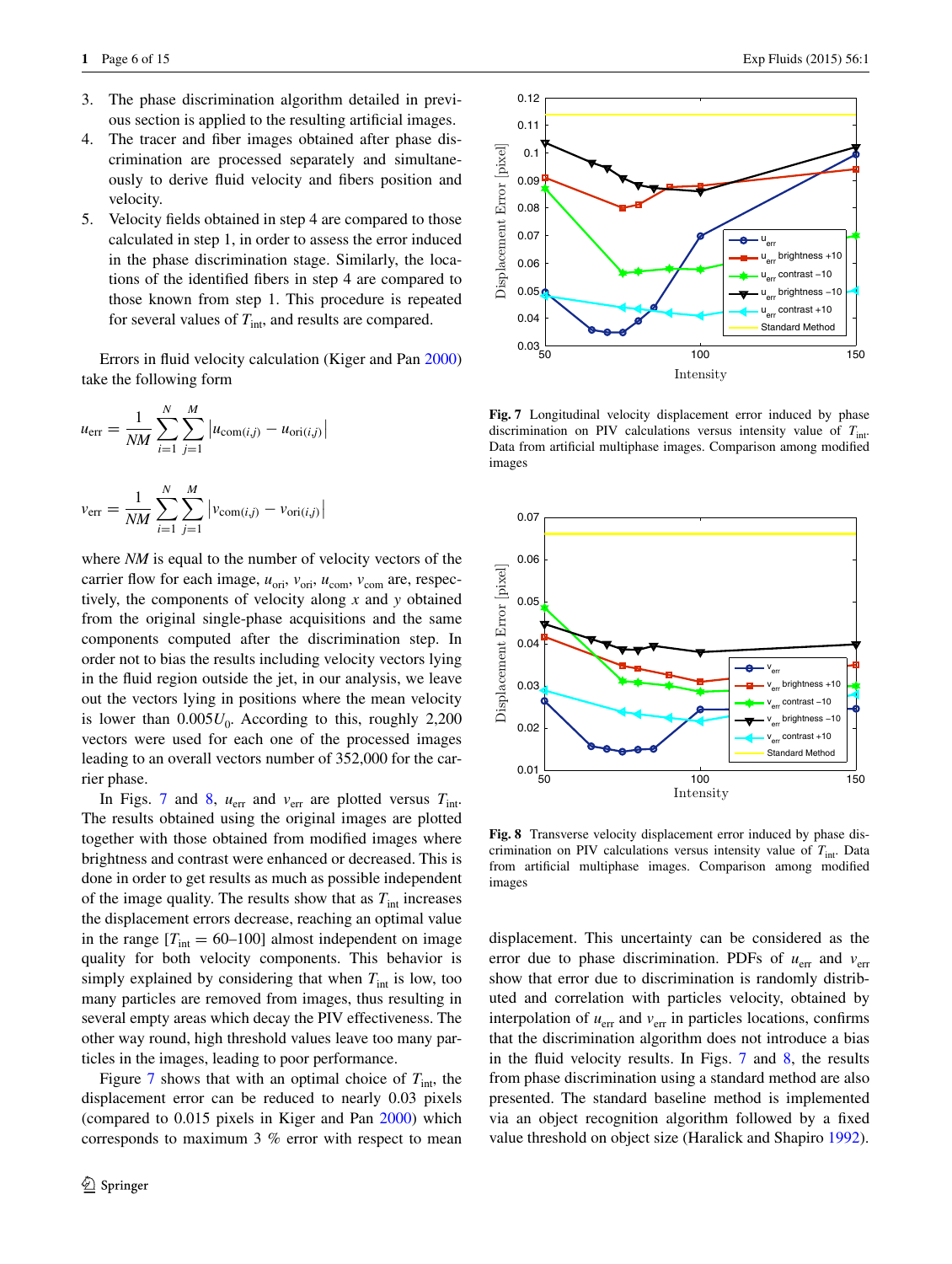The results presented in the figures clearly show that the phase discrimination method presented in this paper achieves satisfactory performances even in case of poor intensity or contrast.

Results with respect to optimal  $T_{\text{int}}$  for dispersed phase identification are shown in Fig. [9](#page-6-1) where the rates of correct and false detection are reported. Data show that with  $T_{\text{int}}$ lying within the range [60–100], the rate of detection of fibers is on average approximately 90 %, whereas the rate of false detection is nearly 5 %.

It is now possible to compute again the probability ratio *Pf* (*i*)*/Ps*(*i*) for such artificial images as described in previous section. Results are presented in Fig. [5](#page-4-1) (artificial) in comparison with data obtained from actual multiphase



<span id="page-6-1"></span>**Fig. 9** Percentage of detected and undetected fibers (*bright* and *dark blue squares*) and not correctly detected fibers (*red circles*) versus intensity value of  $T_{\text{int}}$ . Data from artificial multiphase images

images. The trend of the ratio of the artificial images resembles the one recovered experimentally, and most remarkably, the range of optimal  $T_{\text{int}}$  derived in Figs. [5](#page-4-1) and [8](#page-5-1) corresponds to the values just before the plateau, i.e.,  $T_{\text{int}} \sim 60{\text -}100$ . Since the discrimination algorithm described so far relies upon the choice of a threshold  $T_{\text{int}}$ , the sensitivity of the fluid velocity measurements to  $T_{\text{int}}$  variations should be assessed. To this aim, the evaluation of fluid velocity measurements should include the discussion on phase discrimination algorithm robustness to threshold variations. This will be provided in Sect. [4.2.](#page-7-0)

# <span id="page-6-0"></span>**4 Results**

In this section, results of PIV/PTV velocity measurements on fluid and dispersed phase are presented. The analysis of results starts with the discussion on boundary conditions and comparisons with literature data for the single-phase conditions, to validate the setup, image acquisition and processing.

# 4.1 Single-phase flow: data validation and comparison

Figure [10](#page-6-2) shows the radial profile of mean and *rms* streamwise velocity for the unladen jet, acquired at 0.1 diameters downstream the pipe outlet. Results are compared to the power-law profile  $((1 - \frac{2y}{D})^n)$  with  $n = 6.5$ ) and to the pipe jet experimental data from Vouros and Panidis [\(2013](#page-14-20)) and Mi et al. [\(2001](#page-14-21)) at Reynolds numbers 5,500 and 16,000, respectively. Comparison of mean velocity profile to literature data shows a good resolution of present measurements and an overall agreement with reference data except for a slight departure in the region close to the boundary of



<span id="page-6-2"></span>**Fig. 10** Inlet velocity profiles (mean on the *left*, rms on the *right*) of streamwise velocity at  $x/D = 0.1$  for single-phase jet. The empirical powerlaw with *n* = 6.5 is used for comparison (Mi et al. [2001](#page-14-21)) along with data from Mi et al. ([2001\)](#page-14-21) and Vouros and Panidis [\(2013](#page-14-20))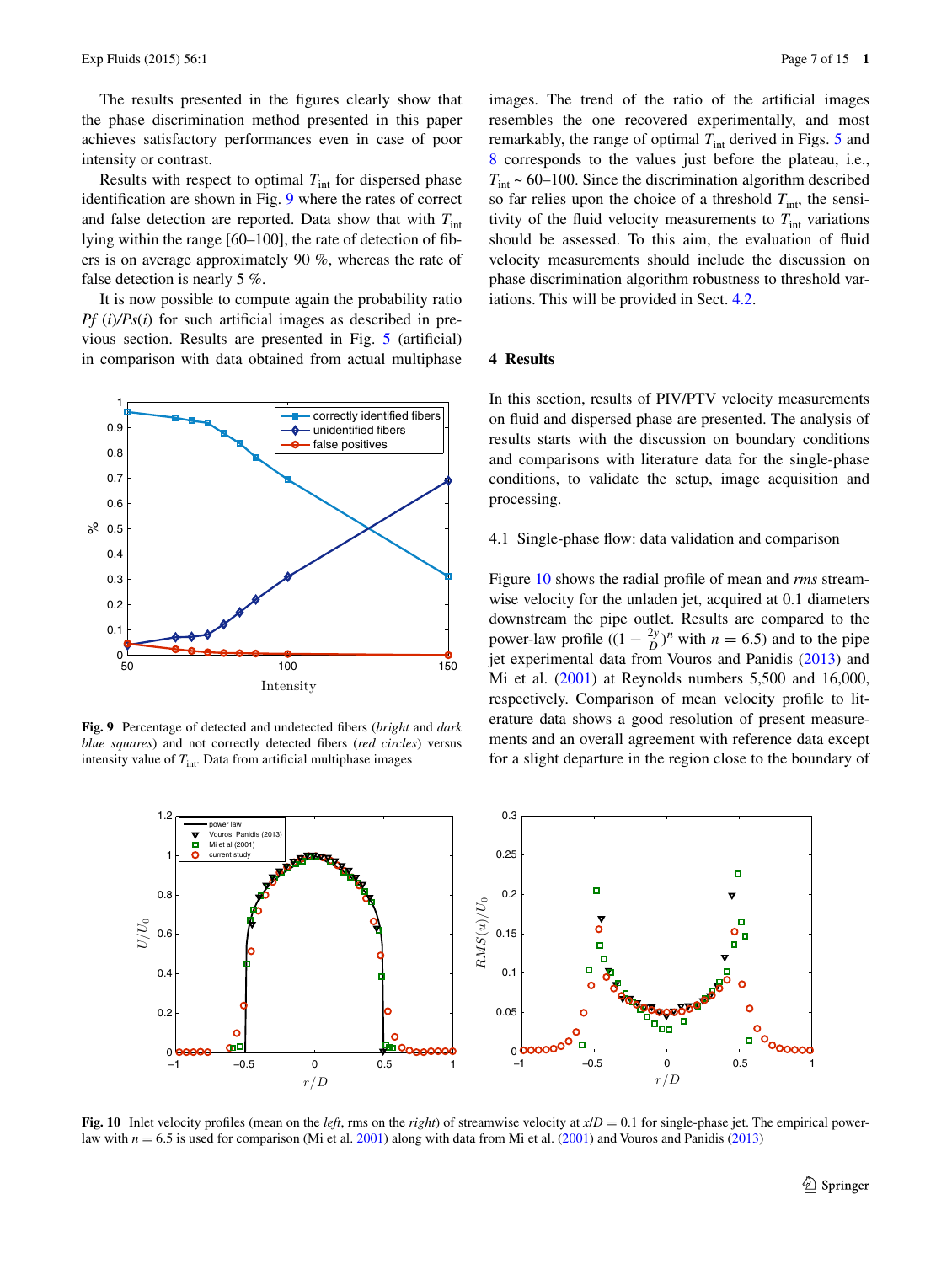Exp Fluids (2015) 56:1

s. phas laden C len  $\overline{C}$ laden  $C_1$  T<sub>int max</sub> laden  $C_2$  T<sub>int min</sub> laden C<sub>o</sub> T<sub>int</sub> laden  $C_2$  T<sub>int</sub>



<span id="page-7-1"></span>**Fig.** 11 Mean streamwise velocity at  $x/D = 2$  and  $x/D = 5$  for singlephase jet compared to data from Vouros and Panidis [\(2013](#page-14-20))

the jet, i.e.,  $|y/D| = 0.5$ . This is due to the averaging process inherently introduced by PIV computation on a finite size interrogation window. Effects of PIV window size on velocity and velocity gradients measurements in a similar setup are discussed by Lacagnina and Romano [\(2015](#page-14-22)). The choice made in this paper follows the suggestions given therein to attain a good spatial resolution. Indeed, comparison to reference data further downstream of the pipe outlet  $(x/D = 2-5)$  shows how the overlapping is very good at all radial distances as displayed in Fig. [11.](#page-7-1) Mean velocity profiles compare well in particular to data from Vouros and Panidis ([2013\)](#page-14-20), characterized by a Reynolds number close to the present experiment. Overall, results confirm that the flow at the jet inlet is a fully developed turbulent pipe flow.

# <span id="page-7-0"></span>4.2 Effect of fiber phase on fluid flow statistics

In this section, the effect of fibers on the fluid flow is investigated after phase discrimination. Mean axial velocity decay profiles of the fluid phase are shown in Fig. [12](#page-7-2) for the single-phase jet and fiber-laden cases. Data are normalized based on bulk velocity  $U_0$  which is different for single and laden case as opposed to the flow rate, which is kept constant in both conditions. As discussed in Sect. [3.2,](#page-3-0) it is of interest to assess the robustness of velocity measurements upon the choice of threshold intensity  $T_{\text{int}}$ . To this aim, fluid velocity data were computed first choosing  $T_{\text{int}}$ in a so-called optimal way, i.e., in the middle of the identified interval, based on the criteria set out in Sect. [3.2](#page-3-0)  $(T_{\text{int opt}} = 75)$ , and then at the lower and higher end of the same interval, respectively, setting the threshold to  $T_{int\_opt}$ ,  $T_{\text{int,min}} = 50$  and  $T_{\text{int,max}} = 100$ . Error bars displayed refer

<span id="page-7-2"></span>

0.5

0.6

0.7

0.8

*U/ U*0 0.9

1

1.1

1 2 3 4 5

to the maximum uncertainty due to phase discrimination error discussed in Sect. [3.2,](#page-3-0) calculated at three locations. The results are very similar for different threshold values thus confirming the robustness of phase discrimination procedure. Fiber injection in the flow has a small effect on the mean value for  $x/D < 2$ . As distance from the pipe outlet grows, a larger velocity for the fluid laden with fibers in comparison with the single phase is noticed. This is in contrast to results found in literature for jet flows laden with spherical particles with a similar *d/L* ratio (Zoltani and Bicen [1990](#page-14-23); Sadr and Klewicki [2005](#page-14-8)) where single-phase flow and laden flow velocity mean profiles are reported to be substantially identical. Hardalupas et al. [\(1989](#page-14-24)) found that the mean flow configuration in spherical particle-laden flows is modified only at mass fractions (20 %) much higher than the present one. Indeed, few works provided results on mean flow modification by fibers. In Krochak et al. [\(2009](#page-14-25)), relevant modifications of mean flow structure were reported in the numerical simulation of a tapered channel flow and were attributed to shift in orientation undergone by fibers due to their interaction with the flow. Therefore, discrepancies between sphere-laden and fiber-laden flows, as far as the modification of the mean flow is concerned, should be interpreted in the light of the peculiar dynamics, i.e., strong coupling between rotational and translational motion of fibers in turbulent flows (Krochak et al. [2010](#page-14-26)).

Radial profiles of mean streamwise velocity, shown in Fig. [13,](#page-8-0) confirm that the flow with fibers displays an increase in velocity only in the shear layers for  $x/D = 1$ , whereas for  $x/D = 5$ , the increase in velocity is mainly confined to the axis and is attenuated along the radial direction.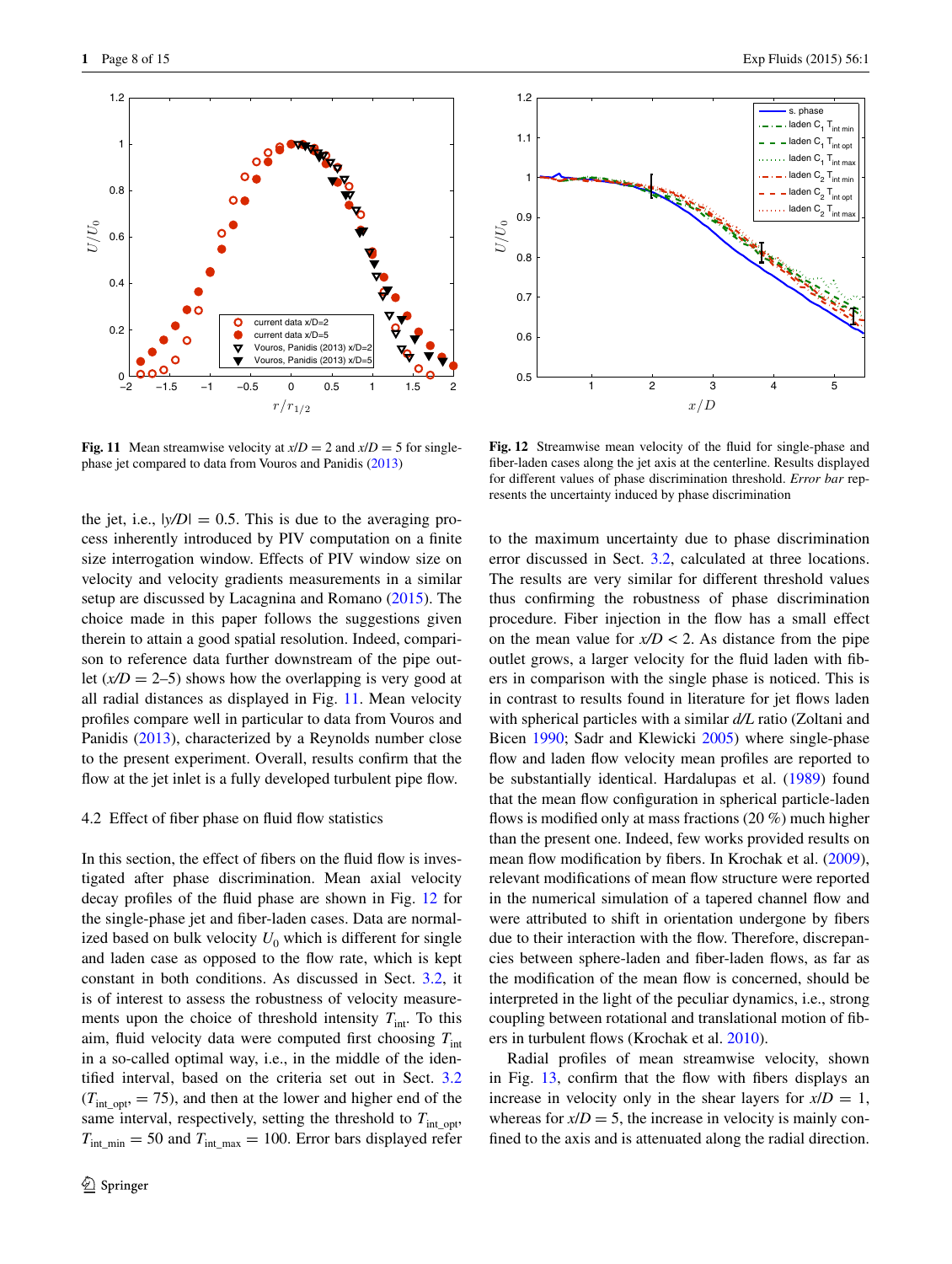

<span id="page-8-0"></span>**Fig. 13** Radial profile of mean velocity of fluid for single-phase and fiber-laden cases at two downstream positions,  $x/D = 1$  and  $x/D = 5$ . The *error bar* represents the uncertainty induced by phase discrimination

These results confirm that even at such low concentrations, fibers modify the mean flow configuration, supposedly due to elongated particles peculiar dynamics.

As previously reported, Gore and Crowe [\(1989](#page-14-4)) proposed a criterion based on the ratio *d/L* to predict turbulence modulation in particle-laden flows. In the current study, the dispersed phase is represented by rod-like particles and *d* is set as their largest size, namely the fiber length *l*. The integral scale *L* was measured from space correlation functions resulting a value of 10 mm. Consequently, *d/L* is lower than 0.1, which should lead, accordingly to Gore and Crowe [\(1989](#page-14-4)), to turbulence attenuation. The effect of the dispersed phase on turbulence intensity is presented in Fig. [14,](#page-8-1) where *rms* values of streamwise velocity along the jet axis at the centerline are provided. As in Fig. [12,](#page-7-2) results stemming from different choices of  $T<sub>int</sub>$  are given for comparison. It appears that the maximum deviation error due to threshold setting is slightly less than 5 %, yielding results almost independent of the specific choice. These results show that the *rms* levels are enhanced at both fiber concentrations by nearly 30 % up to  $x/D \approx 4$ , i.e., approximately at the end of the jet core region. From there on, the differences with respect to the unladen jet decrease and at the far end of the acquisition window, i.e.,  $x/D = 5.5$ , the relative increment of turbulence intensity is only 5 %. Thus, flow–fibers interactions lead to an increase in turbulence already at the outlet, with only small radial diffusion. PDF of streamwise velocity measured on the jet axis at a sample location  $x/D \approx 2$  is provided in Fig. [15](#page-8-2) for single-phase and laden cases. It is confirmed that the discrimination step does not introduce a significant amount of spurious velocity measurements that could possibly alter the turbulence



<span id="page-8-1"></span>**Fig. 14** Root-mean-square value of axial velocity along the axis of the jet at the centerline. Results displayed for different values of phase discrimination threshold



<span id="page-8-2"></span>**Fig. 15** PDF of instantaneous streamwise velocity along the jet's axis at  $x/D = 2$  under single- and multiphase conditions

intensity level, whereas a wider distribution slightly moved toward large velocity values is obtained.

The turbulence increase in the presence of fibers is confirmed at all positions by radial *rms* profiles for both velocity components, reported in Fig. [16](#page-9-0). Similarly to Fig. [14,](#page-8-1) the highest relative increase in turbulence intensity is located in the core region, i.e., around 35 % for the streamwise component at  $x/D = 1$  and 8 % at  $x/D = 5$ , while a small effect of diffusion is observed and with a similar trend for the transverse component.

As for the mean velocity, also *rms* values obtained for the lowest fiber concentration show a similar trend to the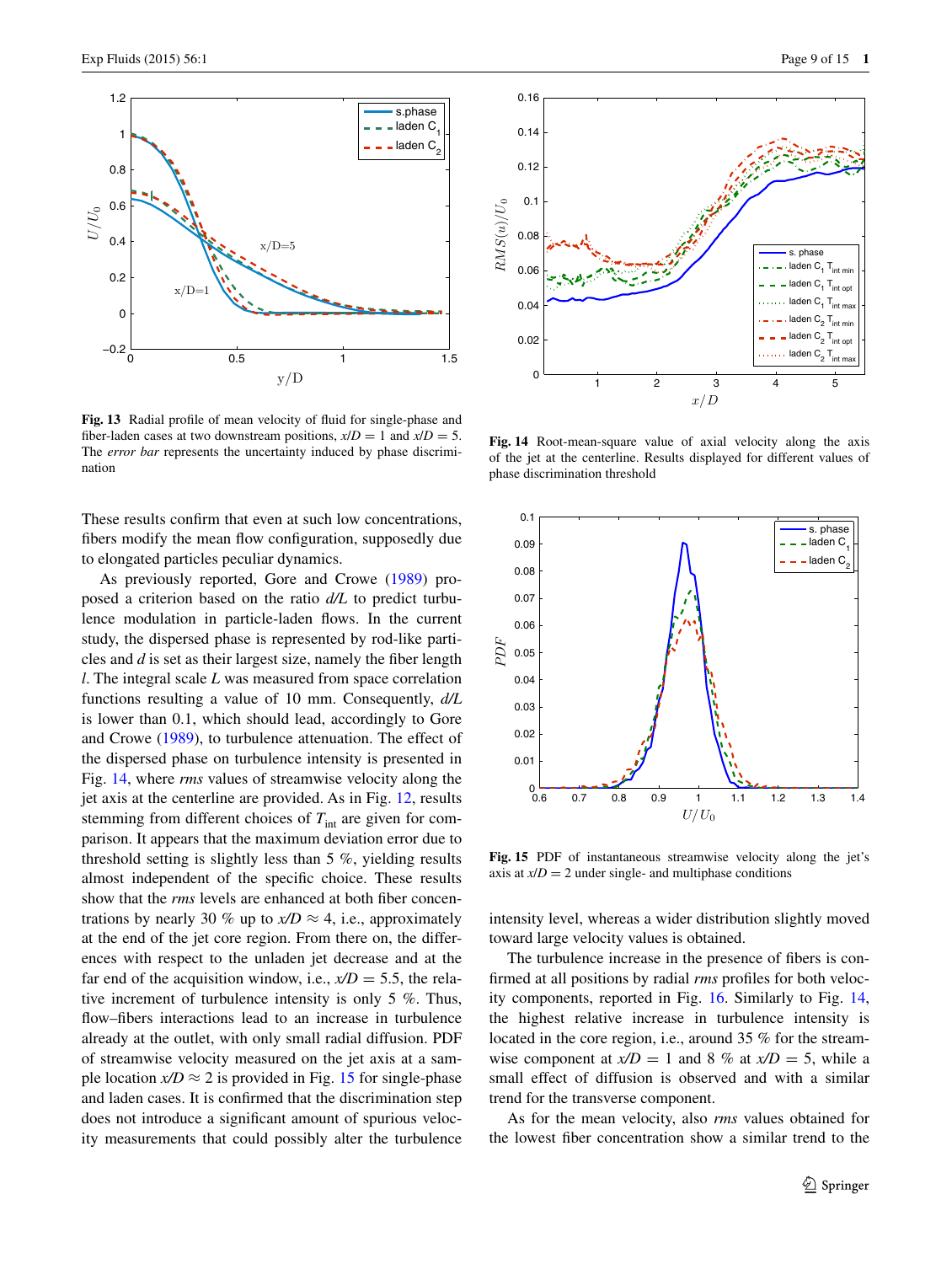

<span id="page-9-0"></span>**Fig. 16** Root-mean-square of streamwise and radial components of velocity in single-phase and fiber-laden case along radial direction

highest concentration case when compared to the singlephase jet. Thus, close to the jet outlet, there is a velocity reduction and a turbulence increase which is relevant even at small concentrations. The observed turbulence increments are in clear contrast with the *d/L* Gore and Crowe [\(1989](#page-14-4)) criterion. The hydrodynamic drag, which for spherical particles works as a damping factor attenuating fluid turbulence when particles diameter is small relative to large scales, represents at the same time the triggering mechanism of the rotational motion of fibers, as shown by Jeffery [\(1922](#page-14-10)). The complex dynamics of fibers stemming from their elongated geometry presumably induces velocity fluctuations in the flow, that have a similar outcome on flow turbulence as larger spheres, enhancing turbulence due to wakes. To the authors knowledge, no experimental work has been so far presented featuring a similar setup, whereas numerical simulations (Yang et al. [2013](#page-14-27)) recently showed that the modeling of the rotation state of fibers in suspension leads to an increase in turbulence intensity in a pipe



<span id="page-9-1"></span>**Fig. 17** Radial turbulent shear stress in single-phase and fiber-laden case at  $x/D = 3$ 

jet at low mass fractions (roughly one order of magnitude higher than the current experiment). In order to determine whether the enhanced turbulence in the presence of fibers could be due to the production from the mean motion, Reynolds shear stresses are computed and presented in Fig. [17](#page-9-1) for  $x/D = 3$ .

A decrease is noticed when the flow is laden with fibers, even at the lowest concentration tested. This reveals a reduced turbulence production from the mean flow when fibers are present which is consistent with the reduced axial velocity decay reported in Fig. [12.](#page-7-2)

# 4.3 Comparison between the behavior of fluid and particles

Phase discrimination methodologies described in Sect. [3](#page-2-0) allow simultaneous calculation of fluid and dispersed phase velocities. In this section, we present velocity results of both phases providing further insight on phase interactions in the present jet flow.

As in all two-phase flows, it is useful to consider the Stokes number to evaluate the particle response to fluid changes. The Stokes number is defined as the ratio of the particle response time  $\tau_p$  to the characteristic flow timescale  $\tau_f$ , which is simply computed based on integral length scale *L* and mean velocity field *U*. Its importance in the context of particle dispersion in shear flows is discussed in Crowe et al. [\(1985](#page-13-7)).

For  $St \ll 1$ , particles behave as perfect tracers, i.e., they strictly follow the fluid, while for  $St \gg 1$ , their motion is dominated by inertia, thus not following the fluid.

For  $St \approx 1$ , the strongest interactions among fluid and dispersed phase will take place with both inertia and dynamic contributions. Calculated Stokes number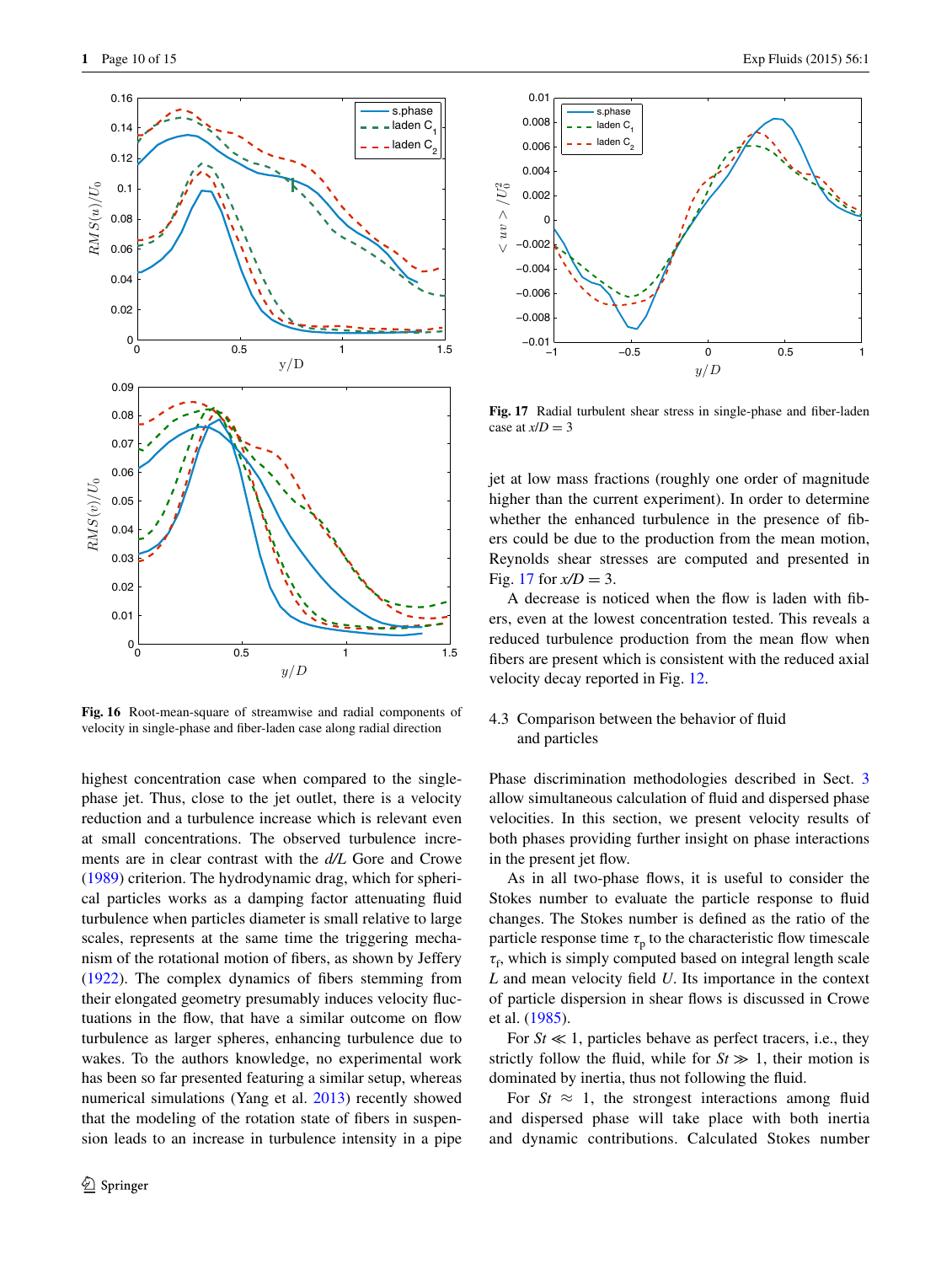

<span id="page-10-0"></span>**Fig. 18** Mean axial velocity of fluid and fibers along the jet axis at the centerline. Comparison with data from Longmire and Eaton ([1992\)](#page-14-0) and Zoltani and Bicen [\(1990](#page-14-23))

for tracer particles is 0.00019, whereas for rod-like particles, *St* is computed according to the formulation of Shapiro and Goldenberg ([1993](#page-14-28)) for the particle response time. This is based on the inverse of the resistance tensor *S* which depends on particle orientation (Marchioli et al. [2010](#page-14-13))

$$
\tau_p = \frac{2a^2S}{9\mu} \frac{\ln(k + \sqrt{k^2 - 1})}{\sqrt{k^2 - 1}}
$$

where  $\mu$  is the kinematic viscosity of the fluid and  $k = b/a$ represents the fiber aspect ratio, being *b* and *a,* respectively, the fiber semimajor and semiminor axes. In this work, the fibers Stokes number varied within the range 0.6–0.7. Relevant interactions among fluid and fibers are then expected, which also allows for explanation of the modifications highlighted in the previous section. Figure [18](#page-10-0) reports the mean axial velocity simultaneously measured for carrier and dispersed phase, normalized with respect to the bulk velocity  $U_0$  of the single-phase jet. Clearly, the fibers have an axial velocity which is lower than that of the fluid already from the inlet section. Indeed, a slip velocity is expected for Stokes number close to unity (Zoltani and Bicen [1990;](#page-14-23) Elghobashi [1994\)](#page-13-8), being the flow fully developed at the pipe outlet, so that dynamical interactions among fluid and fibers are completely established. Fibers data are compared to results from Zoltani and Bicen ([1990\)](#page-14-23) who investigated a jet laden with spherical glass particles with similar Stokes number (about 0.3), Reynolds number equal to about 30.000 and mass fraction equal to 1.5 % and from Longmire and Eaton [\(1992](#page-14-0)), who focused on a nozzle jet with Reynolds number equal to 20,000.



<span id="page-10-1"></span>**Fig. 19** Fluid–particle mean axial lag velocity among fluid and fibers along the jet axis compared to literature results (Zoltani and Bicen [1990](#page-14-23))

The mass and volumetric fractions of the former approach the largest concentration of the present experiments. The axial velocity in Zoltani and Bicen [\(1990](#page-14-23)) is marked by a delayed decay with respect to fibers data and shows a slower decay rate, whereas data from Longmire and Eaton ([1992\)](#page-14-0) feature an increase in axial speed due to the different boundary conditions of the flow. Since the jet investigated in their work originated from a contraction nozzle, it is expected that the particles cannot react instantaneously to the sudden contraction, their inertia accounting for the increase reported along the axial direction. The differences among fibers and fluid decrease when moving downstream along the jet axis.

These results suggest the possibility of momentum and energy transfer occurring between fluid and dispersed phase as they move downstream. It is important to quantify the difference (lag) in mean velocity and how this is balanced by turbulence.

The velocity lag among the two phases is presented in Fig. [19](#page-10-1) for the two fiber concentrations. For the smallest concentration, the velocity lag at the jet exit is almost 10 % reducing to about 8 % and then for  $x/D > 4$  dropping steadily down to 3 %. For the highest concentration, it is large at the jet outlet (8–10 %) up to  $x/D \approx 3$ , then reducing to less than 5 % for  $x/D > 4$ . Fibers at concentration  $C_1$  feature a faster recovery of velocity for  $x/D < 2$ , while for  $x/D > 4$  they display the same behavior as those in the  $C_2$  concentration, with a slight delay in the onset. Data from Zoltani and Bicen [\(1990\)](#page-14-23) are compared also displaying a lag velocity different from zero already at the jet outlet, being almost constant when moving downstream along the jet axis up to  $x/D \approx 5$ , where attenuation of differences is observed. The behavior is in rather good agreement with present data for both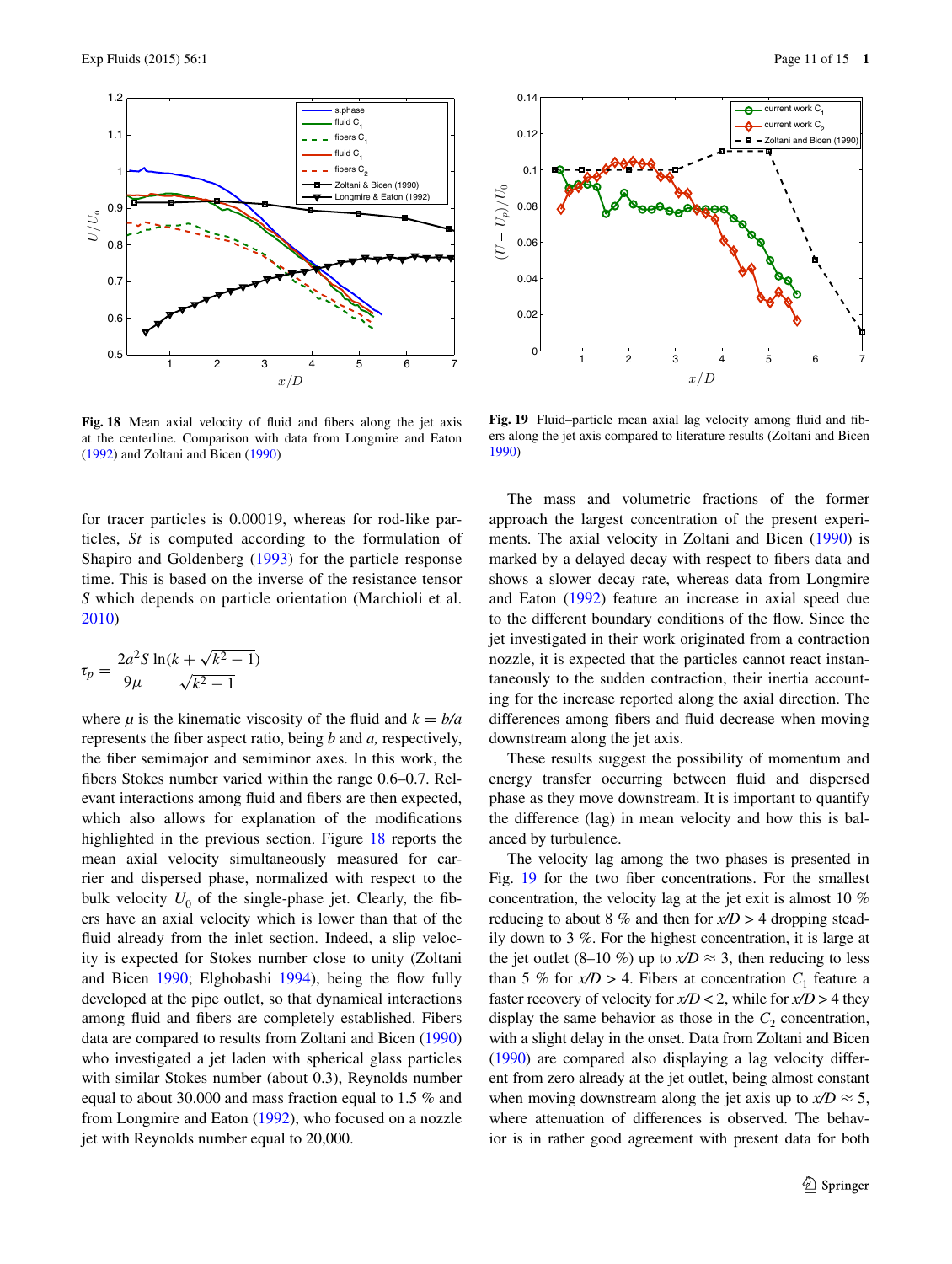

<span id="page-11-0"></span>**Fig. 20** Radial profiles of mean axial velocity (at the *top*) and mean vertical velocity (at the *bottom*) of fluid and fibers at different downstream positions

concentrations, the differences presumably being ascribed to the different solid phase geometry and Reynolds number.

Therefore, there is an initial difference between fluid and fibers already upstream of the pipe outlet and this difference reduces as the jet spreads into the ambient. Fibers retain their velocity for longer distances in comparison with the fluid, so that they should display a reduced interaction with the ambient. This is confirmed in Fig. [20](#page-11-0) that depicts the mean streamwise and transverse components of velocity of the fluid and fiber phase in the radial direction. As predicted, in the shear layers, the fibers retain a higher velocity in comparison with the fluid and differences are reduced when moving downstream. Also the vertical velocity, presented in the lower part of the figure, is reduced thus confirming the limited radial spreading in comparison with the fluid due to the effect already described for the fluid alone when laden with a solid phase (see also Fig. [13](#page-8-0)). Therefore, for the present Stokes numbers, the fiber trajectories are closer to straight lines in comparison with the



<span id="page-11-1"></span>**Fig.** 21 Radial profiles of fibers mean streamwise velocity at  $C = C_2$ compared to data from literature

fluid which displays more complex interactions, especially at the shear layers.

To evaluate the differences in comparison with spherical particles, in Fig. [21](#page-11-1), fibers velocity profiles at the highest tested concentration are compared to results from Zoltani and Bicen [\(1990](#page-14-23)) and Longmire and Eaton [\(1992](#page-14-0)) at similar downstream positions. Fibers show a different radial spreading, especially close to the pipe outlet, in comparison with spherical particles whose profile is flatter. Based on these findings, we can state that, as far as their mean velocity is concerned, although elongated fibers behave similarly to spherical particles, they feature a different interaction with the surrounding flow.

Results presented in the previous section convey a picture where fluid turbulence behavior is markedly different when dispersed particles are represented by fibers rather than spheres. From this perspective, it is interesting to verify whether such a difference could be due to fiber-specific behavior and whether this difference pre-exists already at the jet outlet as suggested by some of previous results.

In Fig. [22,](#page-12-0) comparison between fibers and flow *rms* of streamwise velocity in the radial direction at  $x/D = 0.1$  is given for the highest concentration case along with reference data from Vouros and Panidis [\(2013](#page-14-20)). It is observed that also in the fiber-laden case, the flow is completely developed, thus indicating full establishment of dynamical interactions between phases. Fluid and fibers velocity statistics feature differences yet at the pipe outlet. This is not dependent on the specific fiber distribution at the outlet jet. Fiber concentration profile is computed and shown in Fig. [23,](#page-12-1) where particle concentration *n* is reported for the highest mass fraction and compared to experimental data by Krochak et al. ([2010\)](#page-14-26).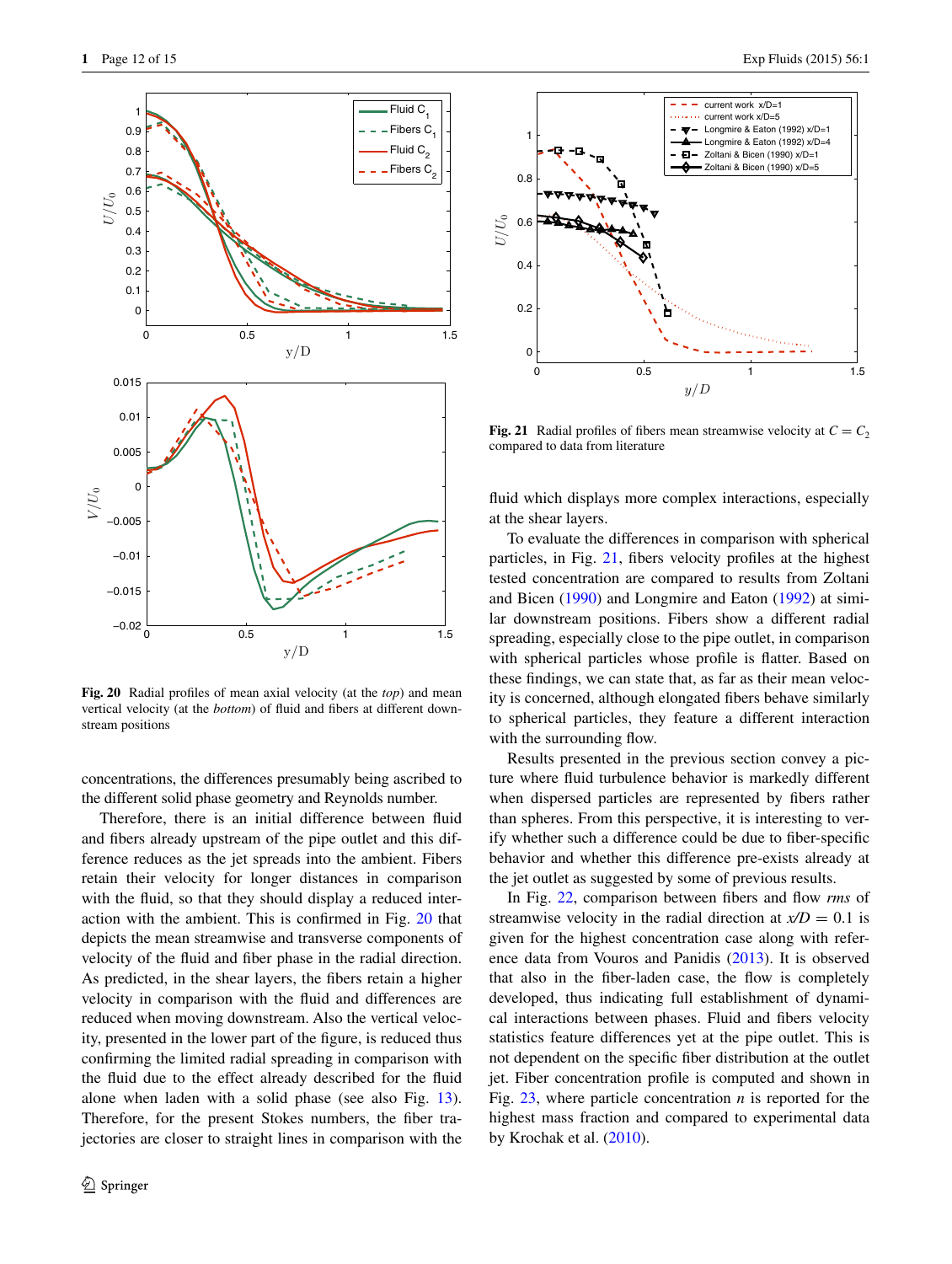

<span id="page-12-0"></span>**Fig.** 22 Turbulence intensity radial profiles at jet outlet  $(x/D = 0.1)$ of dispersed and fluid phase at  $C = C_2$ 



<span id="page-12-1"></span>**Fig.** 23 Fibers concentration profiles at  $x/D = 0.1$  compared to channel data from Krochak et al. [\(2010](#page-14-26))

The concentration distribution is renormalized such that the integral across the jet outlet section equals the total number of expected fibers divided by  $nl^3$  according to the following relation

$$
\int_{0}^{D} n(y) \mathrm{d}y = D
$$

The theory of migration of elongated particles predicts that they tend to escape regions of high shear stress while migrating toward low-shear regions (Leighton and Acrivos [1987;](#page-14-29) Ma and Graham [2005](#page-14-30); Krochak et al. [2010](#page-14-26)), and this is consistent with the given non-uniform particle distribution



<span id="page-12-2"></span>**Fig. 24** Profiles along the jet axis of *rms* velocity of fluid and fibers compared to literature data

presented in Fig. [23.](#page-12-1) In order to establish whether the turbulence levels due to the fibers are similar or not to those attained by spherical particles, axial profiles of streamwise velocity *rms* fluctuations for both phases are computed and provided in Fig. [24.](#page-12-2) Measured normalized values for the dispersed phase are larger than 20 % (for concentration  $C_2$ ) and 50 % (concentration  $C_1$ ) in comparison with those of the fluid phase with the latter results affected by the lower data rate stemming from smaller number of detected fibers. This difference is attenuated when moving downstream, from  $x/D = 2.5-3$ , where the simultaneous attenuation of the mean velocity lag is also observed, as shown in Figs. [19,](#page-10-1) [20](#page-11-0) and [21.](#page-11-1) The behavior of the present data well compares with that by Zoltani and Bicen ([1990](#page-14-23)) and Longmire and Eaton [\(1992](#page-14-0)) also given in Fig. [24.](#page-12-2) However, it is clear that fibers are characterized by higher levels of turbulence, supposedly due not only to different boundary conditions, but also to an early onset of turbulence increase compared to spherical particles. The interaction among the two phases is evaluated by means of the fluid–particle velocity correlation coefficient *R<sub>fp</sub>*, defined (Sakakibara et al. [1996](#page-14-31)) as

$$
R_{fp} = \frac{f (u_p - U_p)(u_f - U_f)}{RMS(u_p)RMS(u_f)}
$$

where the subscript  $p$  and  $f$  refer, respectively, to the fiber and fluid velocity. This coefficient is particularly important to characterize the interactions between phases. In case of high Stokes number, it is directly linked to the turbulent energy extra-dissipation term in the turbulent kinetic energy transport equation (Eaton and Fessler [1994;](#page-13-9) Sakakibara et al. [1996](#page-14-31)); nonetheless, it provides valuable information also in regimes where the Stokes number is near unity.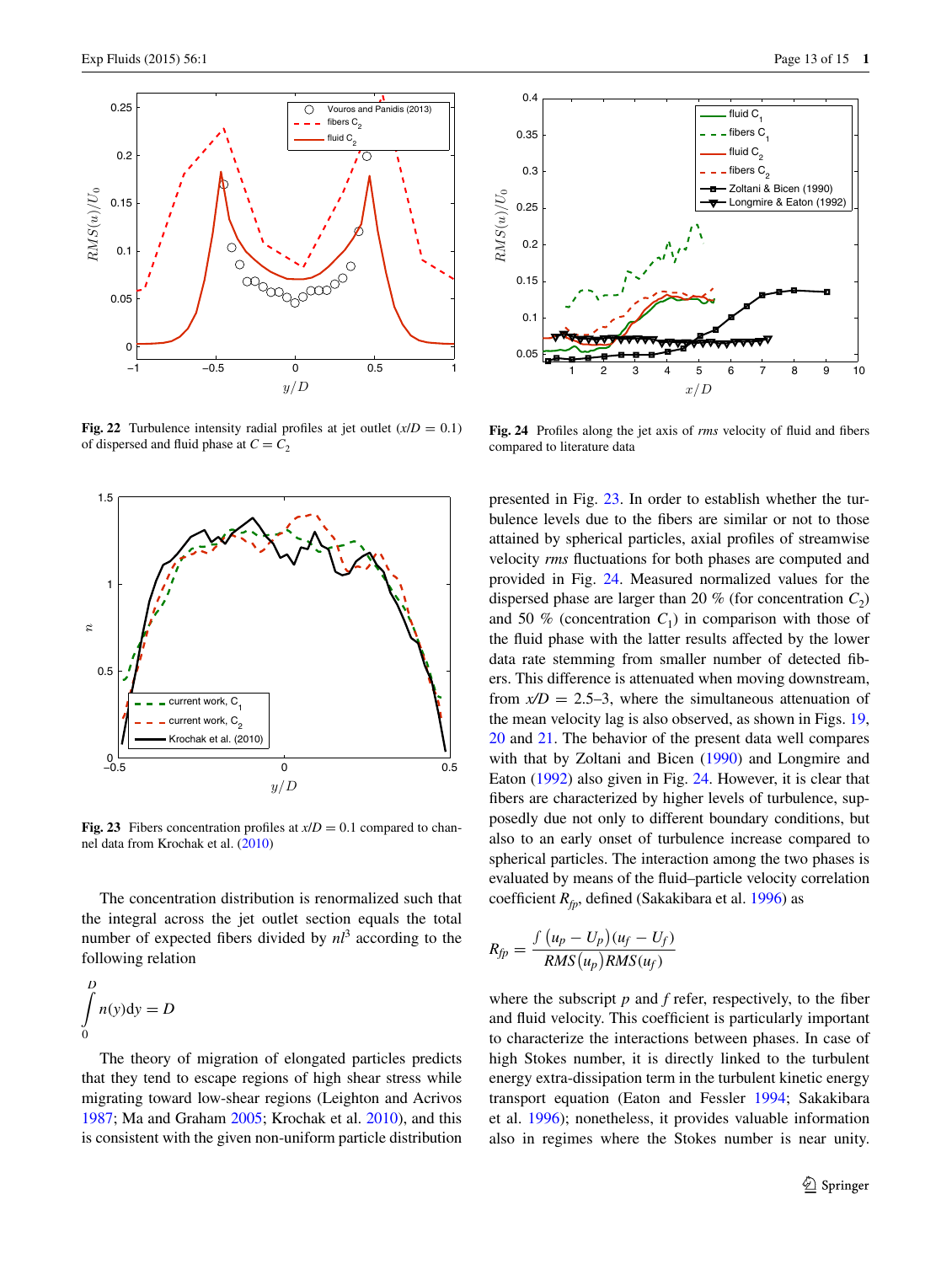

<span id="page-13-10"></span>**Fig. 25** Fluid–particle streamwise velocity correlation coefficient.  $C = C<sub>2</sub>$ 

In Fig. [25,](#page-13-10) the streamwise velocity fluid–fiber correlation coefficient is shown at  $x/D = 1$  and  $x/D = 5$  and compared to the results from Sakakibara et al. [\(1996](#page-14-31)), obtained in a jet facility loaded with glass spheres  $(St = 7.35)$ .

The instantaneous velocity of the fiber center of mass is multiplied by the instantaneous velocity of the fluid at the same location obtained by trilinear interpolation. It should be pointed out that as shown by Sakakibara et al. ([1996](#page-14-31)), this approach in the calculation of  $R_f$  leads to underestimation of the real value. This considered, at  $x/D = 1$ , fibers feature a similar behavior to spheres, with a less steep decrease near  $|y/D| = 0.5$  and a residual correlation for  $|y/D| > 0.5$ . At  $x/D = 5$ , the correlation in the core region decreases and has values lower than in the shear regions, assuming a flatter profile along the radial coordinate. This well compares with data in Fig. [20](#page-11-0) where for  $x/D = 1$  the average velocity difference between fibers and fluid is higher near  $|y/D| = 0.5$ thus leading to lower correlation values. Oppositely, for  $x/D = 5$ , the average difference is more homogeneous along the radial coordinate as it has been reported for the velocity correlation coefficient. These results confirm the peculiar behavior for fibers which tend to correlate with fluid velocity similarly to small Stokes number particles, while they enhance turbulence as reported for large Stokes number particles. This could be partly expected due to the high aspect ratio of such fibers which causes them to be seen by the flow in a way highly dependent on orientation state.

## **5 Conclusions**

An experimental investigation of fluid–particle interactions in a turbulent circular pipe jet laden with rod-like particles at two mass fractions is presented. The Stokes number of the present experimental conditions is around unity, so that complex inertial effects and dynamical interactions are expected.

To investigate in detail such phenomena, an operative and robust phase discrimination method is presented and validated, which is based on extension of the intensity-based algorithm developed by Kiger and Pan [\(2000](#page-14-15)). Criteria for optimal intensity threshold choice and reliable estimate of PIV measurement uncertainties are provided along with an extended discussion on applicability and robustness of the proposed method.

Results show that fiber injection has a relevant effect on the mean velocity field as opposed to spherical particles at similar mass loadings, supposedly due to fiber peculiar dynamics. A lag velocity around 10 % has been measured at the jet outlet even at low mass fraction. This difference reduces when moving downstream and laterally.

Turbulence levels in the presence of fibers are from 20 % to 50 % larger than for the unladen jet, and also, this difference is attenuated downstream and moving radially. Results on turbulence intensity are in contrast to turbulence reduction effect observed in flows laden with spheres of comparable *d/L* ratio, supposedly due to the wakes induced in the flow by the rotational–translational motion of fibers. Fluid–particles correlation data show that fibers correlate in a fashion similar to small Stokes number spherical particles. Detailed study on fibers revealing the nature of fibers– flow interactions and also the dependence on geometrical and dynamical parameters is required in the next future.

#### **References**

- <span id="page-13-0"></span>Balachandar S, Eaton JK (2010) Turbulent dispersed multiphase flow. Annu Rev Fluid Mech 42:111–133
- <span id="page-13-6"></span>Bröder D, Sommerfeld M (2007) Planar shadow image velocimetry for the analysis of the hydrodynamics in bubbly flows. Meas Sci Technol 18:2513–2528
- <span id="page-13-3"></span>Capone A, Soldati A, Romano GP (2013) Mixing and entrainment in the near field of turbulent round jets. Exp Fluids 54:1434
- <span id="page-13-2"></span>Cater JE, Soria J (2002) The evolution of round zero-net-mass-flux jets. J Fluid Mech 472:167–200
- <span id="page-13-5"></span>Cheng Y, Pothos S, Diez FJ (2010) Phase discrimination method for simultaneous two-phase separation in time-resolved stereo PIV measurements. Exp Fluids 49:1375–1391
- <span id="page-13-7"></span>Crowe CT, Gore RA, Troutt TR (1985) Particle dispersion by coherent structures in a free shear flow. Part Sci Technol J 3:149–158
- <span id="page-13-1"></span>Dearing S, Campolo M, Capone A, Soldati A (2013) Phase discrimination and object fitting to measure fibers distribution and orientation in turbulent pipe flows. Exp Fluids 54:1419
- <span id="page-13-9"></span>Eaton JK, Fessler JR (1994) Preferential concentration of particles by turbulence. Int J Multiph Flow 20:169–209
- <span id="page-13-8"></span>Elghobashi L (1994) On predicting particle-laden turbulent flows. Appl Sci Res 52(4):309–329
- <span id="page-13-4"></span>Falchi M, Romano GP (2009) Evaluation of the performance of highspeed PIV compared to standard PIV in a turbulent jet. Exp Fluids 47:509–526